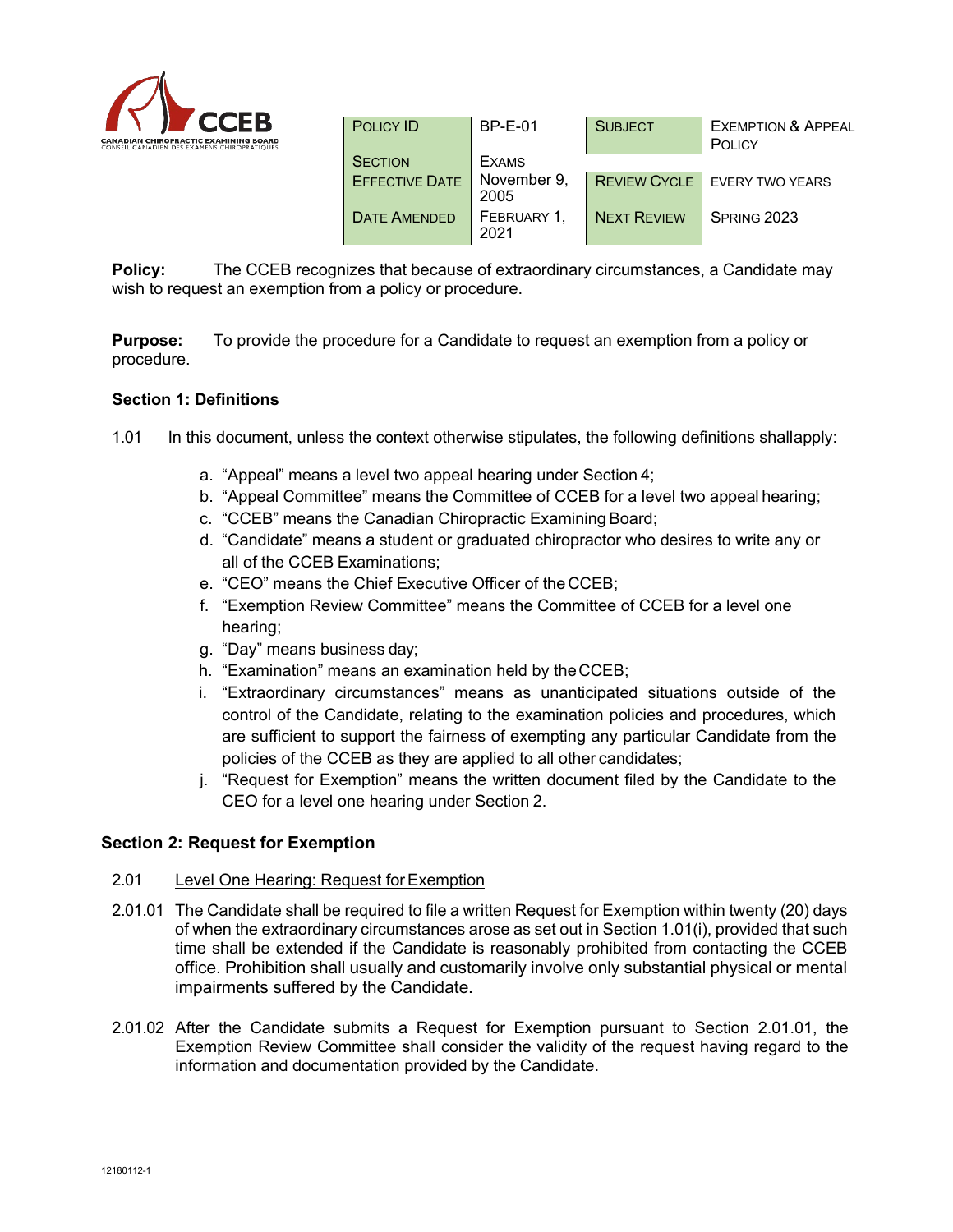- 2.01.03 The Exemption Review Committee shall be composed of three (3) persons asfollows:
	- a. two (2) licensed Canadian Chiropractors and one (1) Canadian non-chiropractor appointed by the CEO, one of whom will be appointed the Chairperson.
- 2.01.04 In the event that any member of the Exemption Review Committee shall be unable to continue to sit on the Committee, the hearing shall continue, with no less than two (2) members of the Committee. Provided that the hearing has not proceeded to adjudication, an alternative member may be appointed by the Chair of the Exemption ReviewCommittee.
- 2.01.05 The Exemption Review Committee cannot provide any financial award to the Candidate, apart from returning any portion of or all of the fee, as per 2.01.15.
- 2.01.06 A simple majority of the members of the Exemption Review Committee shall determine all issues within its authority.
- 2.01.07 The Exemption Review Committee shall only consider a Request for Exemption referred to it in writing.
- 2.01.08 The Chair of the Exemption Review Committee shall within ten (10) days of receiving the Request for Exemption, forward to the Candidate by email, a request for any further information or supporting documentation, if any.
- 2.01.09 The Candidate shall have the opportunity to reply, in writing, within ten (10) days to the documentation received by the Exemption Review Committee.
- 2.01.10 The Chair of the Exemption Review Committee shall hold a meeting to consider the Request for Exemption within twenty (20) days of receiving final documentation. CCEB Legal Counsel may provide procedural advice to the Exemption Review Committee prior to their deliberations but will not be in attendance during any such deliberations.
- 2.01.11 Meetings of the Exemption Review Committee may be held in person, by telephone or video conference, at the sole discretion of the Chair.
- 2.01.12 For the purposes of considering the hearing, the Exemption Review Committee shall review the following:
	- a. the Candidate's Formal Request for Exemption;
	- b. any documentation provided to the Exemption Review Committee;
	- c. the Candidate's response, if any, to the documentation received by the Exemption Review Committee; and
	- d. any other material, documentation or information which the Exemption Review Committee determines necessary, relevant and appropriate.
- 2.01.13 The Chair of the Exemption Review Committee, shall within ten (10) days of a decision being rendered, notify the Candidate as to the decision of the Exemption Review Committee and the reasons therefor.
- 2.01.14 The decision of a majority of the Exemption Review Committee will constitute the decision and will:
	- a. be in writing;
	- b. include the reasons for the decision; and
	- c. be signed by the chairperson.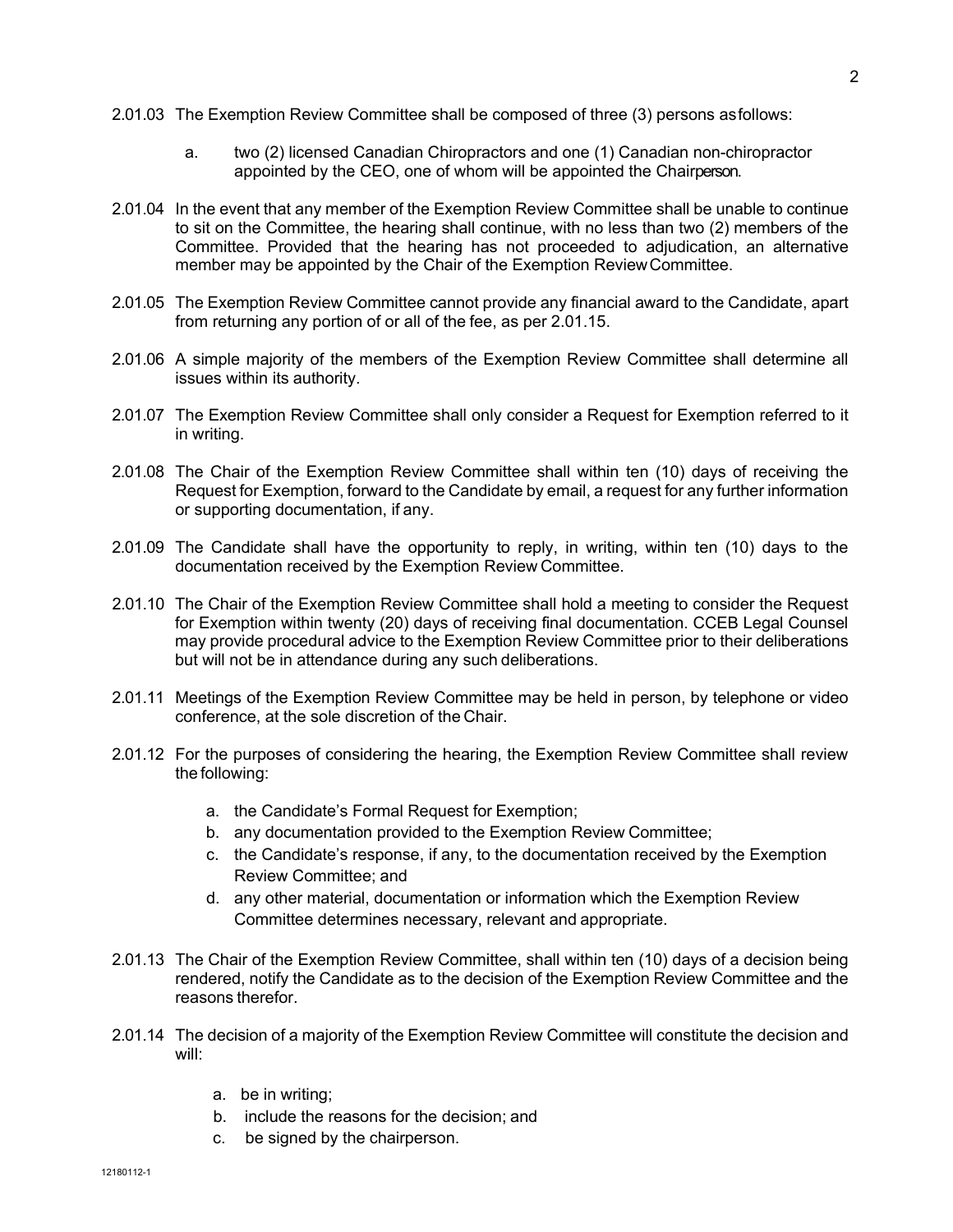- 2.01.15 The Exemption Review Committee has the authority to return any portion of or all of the fee for the level one hearing to the Candidate as part of its decision.
- 2.01.16 The Chairperson will deliver all documents produced in evidence at a level one hearing to CCEB. The documents will be marked as exhibits and CCEB will retain custody of such documents until any Appeal from the hearing is held or the Appeal period has expired.

#### **Section 3: Appeal Procedure**

- 3.01 Level Two: Appeal Committee
- 3.01.01 The Candidate may appeal the Level One Request for Exemption decision by submitting a Notice of Appeal, in writing, to the Appeal Committee, through the CEO, within twenty (20) days of receiving the decision rendered by the Exemption ReviewCommittee.
- 3.01.02 The Appeal Committee shall be composed of three (3) persons asfollows:
	- a. two (2) licensed Canadian Chiropractors and one (1) Canadian non-chiropractor appointed by the CEO, one of whom will be appointed the Chairperson.
- 3.01.03 No person who sat on the Exemption Review Committee for the Candidate's level one hearing shall sit on the Appeal Committee for that Candidate's level two hearing.
- 3.01.04 In the event that any member of the Appeal Committee shall be unable to continue to sit on the Appeal Committee, the appeal shall continue, with no less than two (2) members of the Appeal Committee. Provided that the appeal has not proceeded to adjudication, an alternative member may be appointed by the Chair of the AppealCommittee.
- 3.01.05 A simple majority of the members of the Appeal Committee shall determine all issues within its authority.
- 3.01.06 The Appeal Committee cannot provide any financial award to the Candidate, apart from returning any portion of or all of the fee, as per 3.01.16.
- 3.01.07 The Appeal Committee shall only consider Appeals referred to it in writing.
- 3.01.08 An appeal under this Section is a *de novo* hearing.
- 3.01.09 The Chair of the Appeal Committee shall within ten (10) days of receiving the Notice of Appeal, forward to the Candidate by email, a request for any further information or supporting documentation, if any.
- 3.01.10 The Candidate shall have the opportunity to reply, in writing, within ten (10) days to the documentation received by the AppealCommittee.
- 3.01.11 For the purposes of considering the Appeal, the Appeal Committee shall review thefollowing:
	- a. the Candidate's Formal Request for Exemption;
	- b. any documents provided to the Exemption Review Committee including the Candidate's response to any documents received by the Exemption Review Committee;
	- c. the decision of the Exemption Review Committee and the reasons therefor;
	- d. the Candidate's Notice of Appeal to the AppealCommittee;
	- e. any documentation provided to the Appeal Committee;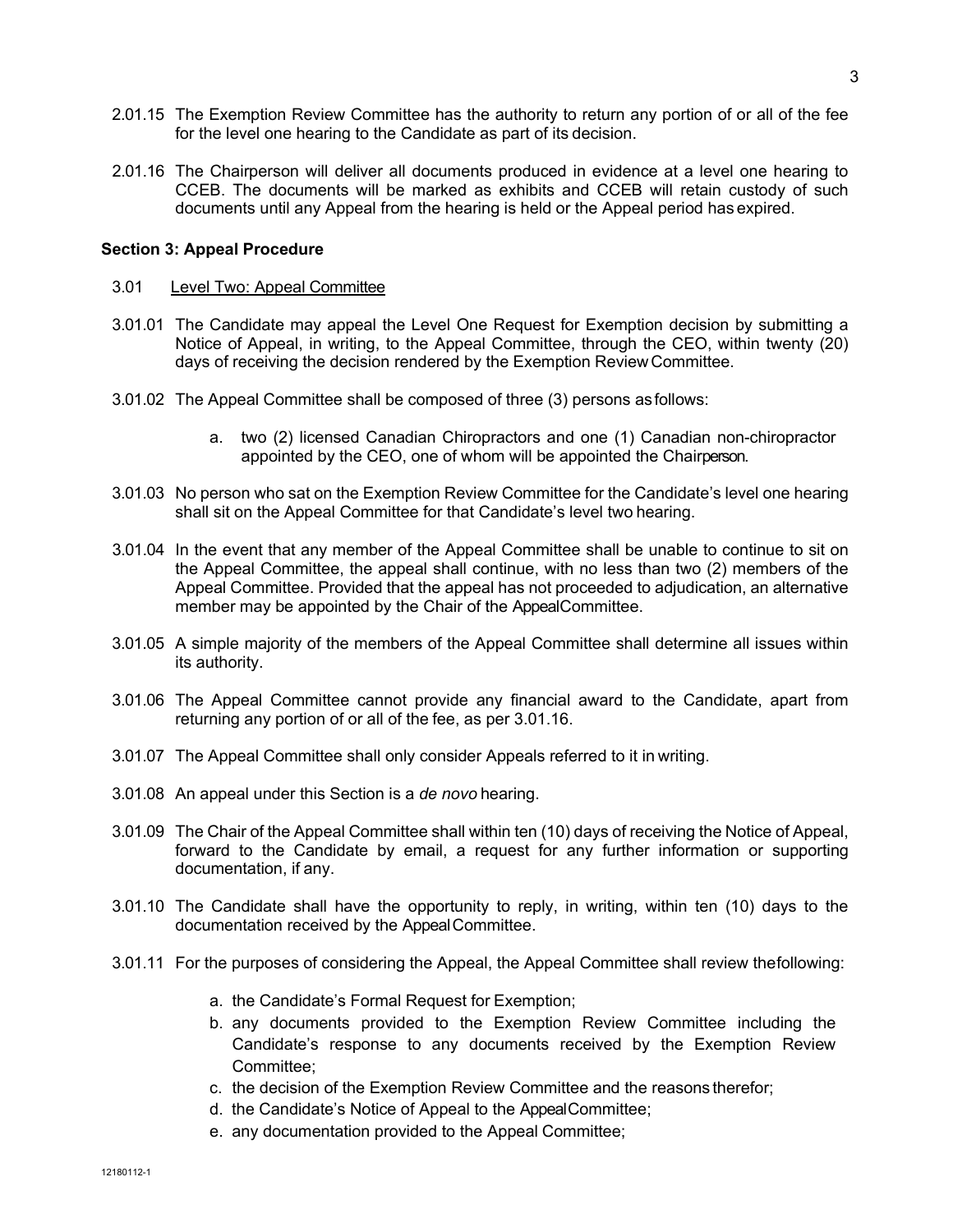- f. the Candidate's response, if any, to the documentation received by the Appeal Committee; and
- g. any other material, documentation or information which the Appeal Committee determines necessary, relevant and appropriate.
- 3.01.12 The Chair of the Appeal Committee shall hold a meeting to consider the appeal within twenty (20) days of receiving final documentation. CCEB Legal Counsel may attend to provide procedural advice to the Appeal Committee but will not be part of the deliberating or decision.
- 3.01.13 Meetings of the Appeal Committee may be held in person, by telephone or video conference, at the sole discretion of the Chair.
- 3.01.14 The decision of a majority of the Appeal Committee will constitute the decision and will:
	- a. be in writing;
	- b. include the reasons for the decision;
	- c. be signed by the chairperson; and
	- d. be delivered to the Candidate within ten (10) days after the conclusion of the hearing.
- 3.01.15 The Appeal Committee, in making its decision shall:
	- a. take notice of facts that may be judicially noticed;
	- b. take notice of any generally recognized, scientific or technical facts; information or opinions within its scientific or specializedknowledge;
	- c. admit, upon the Committee being satisfied as to its authenticity, any documentation or other thing.
- 3.01.16 The Appeal Committee has the authority to return any portion of or all of the fee for the Appeal to the Candidate as part of its decision.

## **Section 4: Fees**

- 4.01 There is a fee of \$150.00 (CAD) for the Level One Request for Exemption which must accompany the written Request for Exemption.
- 4.02 There is a fee of \$250.00 CAD for a Level Two Appeal which must accompany the Notice of Appeal.

### **Section 5: Miscellaneous Matters**

- 5.01 The qualifications and selection of the Canadian non-chiropractor person pursuant to Section 2.01.03 and 3.01.02 will be determined by the CEO in their sole discretion.
- 5.02 An appeal shall be set out in writing and reference the fact that the correspondence or documentation relates to an Appeal but need not reference the term "Notice of Appeal", detailing the nature of the appeal and all particulars necessary to sufficiently allow the appeal to be adjudicated, together with the applicable fee.
- 5.03 Under no circumstances shall any process, information or communication relating thereto be done verbally or other than in writing. Any Request for Exemption and decision must be set out in writing to be valid and binding upon the Candidate and theCCEB.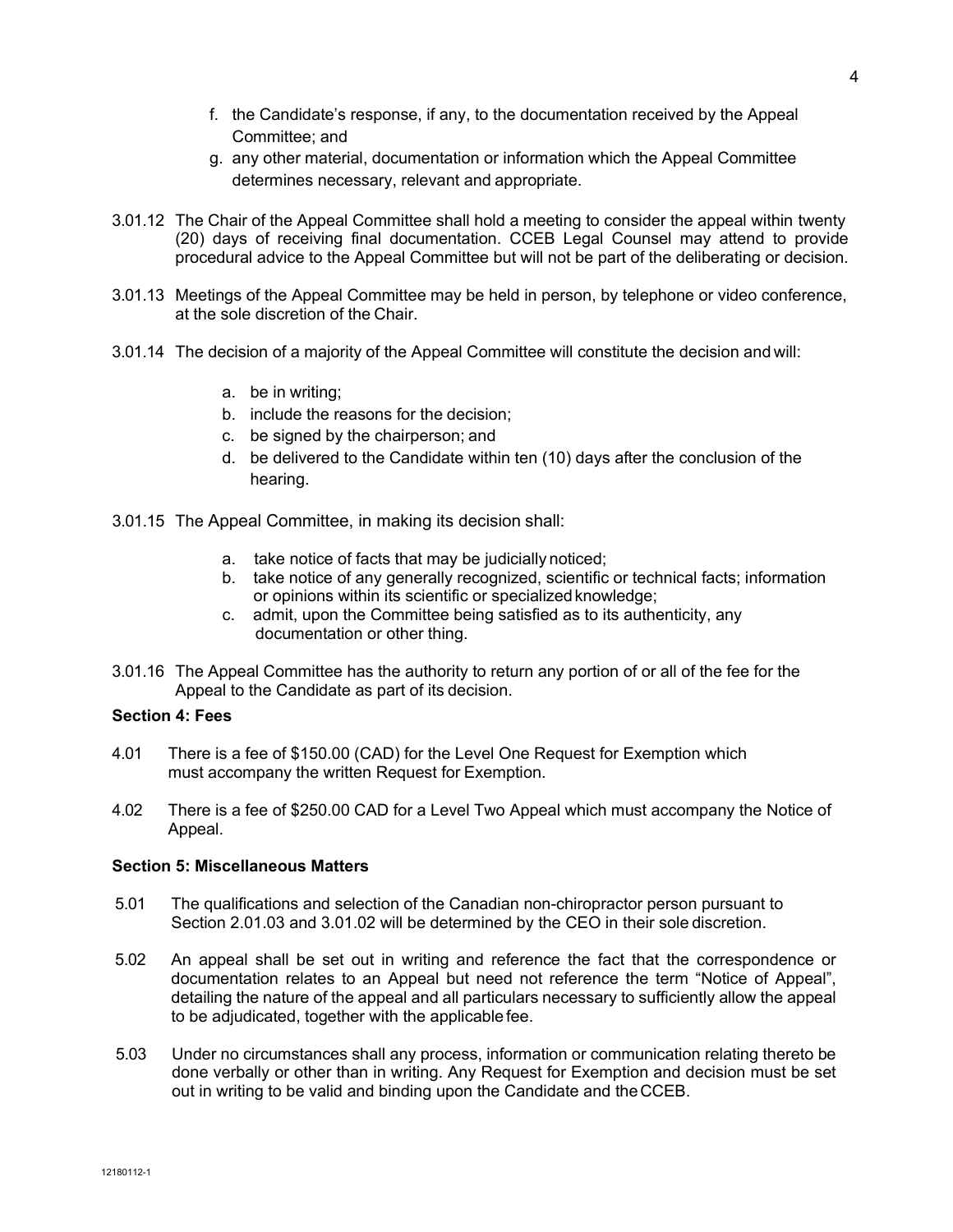- 5.04 The Chair of the Exemption Review Committee and the Chair of the Appeal Committee shall be entitled to obtain such legal advice and representation as they deem appropriate, from time to time.
- 5.05 The Candidate shall be entitled to obtain legal advice or representation as he or she may so desire, at their own expense. The CCEB is not responsible for any costs related to the Request for Exemption or appeal that may be incurred by the Candidate. A failure by the Candidate to seek or obtain legal advice or representation, for any aspect of an appeal shall not be grounds for further appeal.
- 5.06 Any waiver of procedure by the CEO or any member of the Exemption Review Committee or Appeal Committee shall not be deemed to be a waiver of any further procedural requirements.
- 5.07 The Exemption Review Committee and Appeal Committee shall not be required to record or keep a detailed account of testimony or of its proceedings, but shall compile a record of proceedings in which adjudication has been determined, which shall include:
	- a. any Request for Exemption or notice of appeal;
	- b. any documentary evidence filed with the Exemption Review Committee and the Appeal Committee;
	- c. the decisions, and the reasons therefor, of the Exemption Review Committee and the Appeal Committee.
- 5.08 The record required to be compiled herein may be destroyed by CCEB after the expiration of one (1) year from the date of the final decision of the Exemption Review Committee or the Appeal Committee.
- 5.09 Any notice or notices required to be given pursuant to this Policy shall be sent by email in which case delivery shall be deemed to have taken place at the time of transmission. It is the responsibility of the Candidate to ensure that the email address provided to CCEB is correct and that there is no delay in receipt of transmissions by voluntary or involuntary controls.
- 5.10 No action, or proceeding whatsoever, shall be commenced against any member, employee or governor of CCEB, members of the Exemption Review Committee or Appeal Committee, for their having participated in the process governed hereby, and it shall be an express undertaking by a Candidate that the instituting of a Request for Exemption or Appeal shall be based upon the Candidate's acknowledgement of this undertaking, and agreement to be bound by same, which shall be a complete defense to any action by the Candidate in contravention thereof.
- 5.11 The CEO shall represent the interests of CCEB with respect to the Request for Exemption or Appeal and shall be empowered to undertake such investigations as may be necessary for the purposes of presenting evidence and documentation to the Exemption Review Committee and/or the Appeal Committee.
- 5.12 No decision of the Exemption Review Committee or Appeal Committee shall be set aside as a result of any irregularities which occur pursuant to and under thispolicy.
- 5.13 No decision, order, direction, declaration or ruling of the Exemption Review Committee, or the Appeal Committee shall be questioned, appealed, or reviewed in any court; and no order shall be made or process entered or proceedings taken in any court, whether by way of injunction, declaratory judgment, judicial review, or otherwise; to question, review,